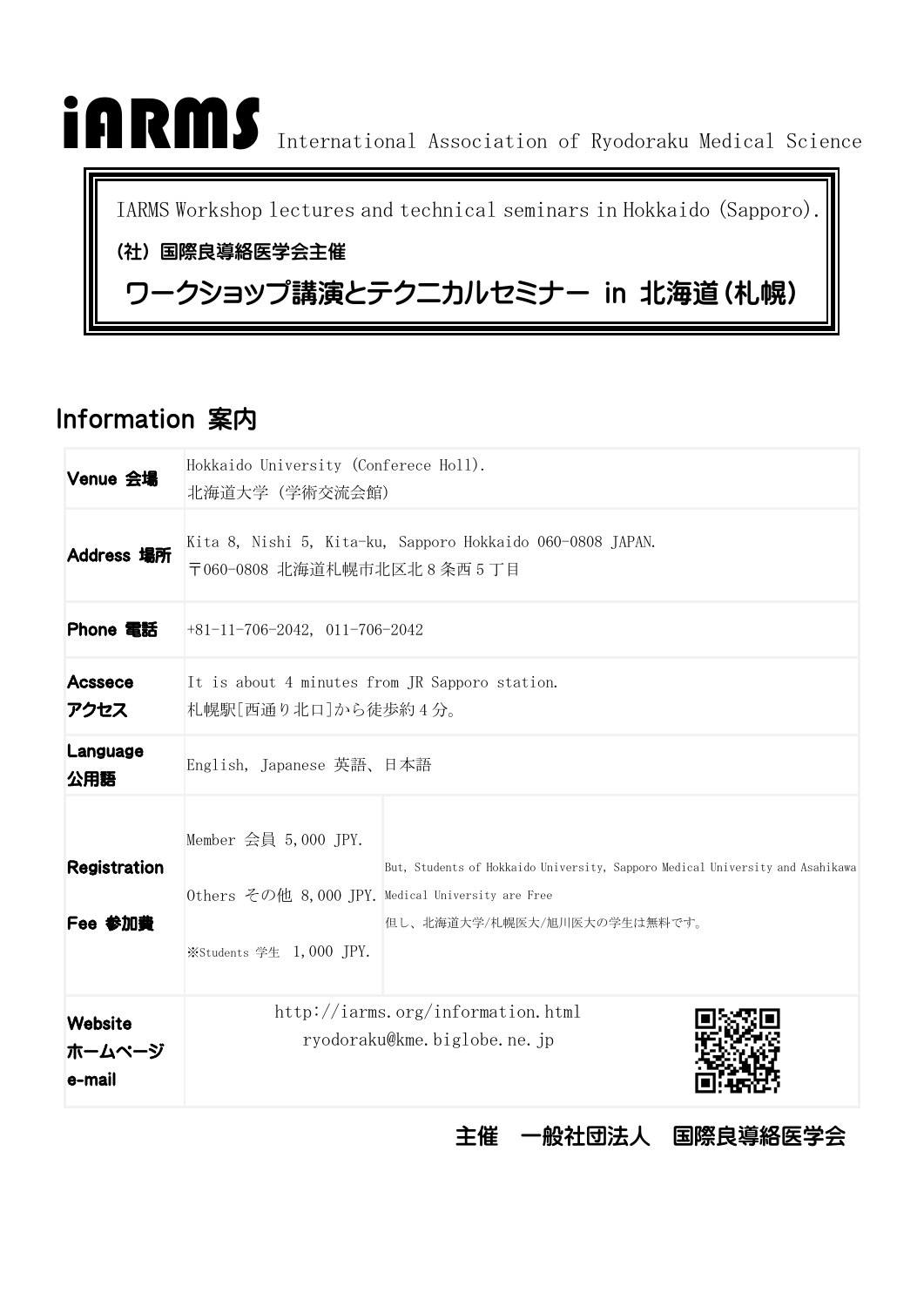## **■**PROGRAM プログラム

#### Workshop Lectures ワークショップ講演

#### **"Search for therapeutic effects of electrical needles"** 「電気針の治療効果を探る」

Hiroshi ENDO LAc. PhD. 遠藤 宏 先生

- Talk 1 Prof. of Kurashiki University of Science and the Arts.
- 講演 1 Department of Life and Health Science <Major of Acupuncture and Moxibustion > 倉敷芸術科学大学 生命科学部 健康科学科<鍼灸専攻> / 教授 Language: Japanese 言語: 日本語

#### **"Current situation of electrical acupuncture therapy in Iran"** 「イランにおける電気鍼治療の現状」

- Talk 2 Takashi YOSHIDA LAc PhM. 吉田 隆 先生
- 講演 2 Director of TBCC・Total Body Care Center Therapia.
	- TBCC・セラピア鍼灸治療院 / 院長

Language: Japanese 言語: 日本語

#### **"The influence of electricity in the human body"** 「人体における電気の影響」

- Talk 3 Hirohisa ODA LAc PhD. 小田 博久 先生
- 講演 3 Former President of MEIJI COLLEGE OF ORIENTAL MEDICINE (MCOM) -in Berkeley California USA メイジカレッジ・オブ・オリエンタルメディシン(カリフォルニア州;USA) / 元学長 Language: Japanese and English 言語:日本語と英語

#### **"Measurement of bio-photon emission intensity detected from acupuncture points"** 「経穴から検出される生物フォトン発光量の測定」

- Talk 4 Masateru JIN LAc PhD. 神 正照 先生
- 講演 4 Former Professor of Tohoku Institute of Technology , Director of Oriental medicine research center 東北工業大学 / 元教授、東洋医学リサーチセンター / 所長

Language: Japanese and English 言語:日本語と英語





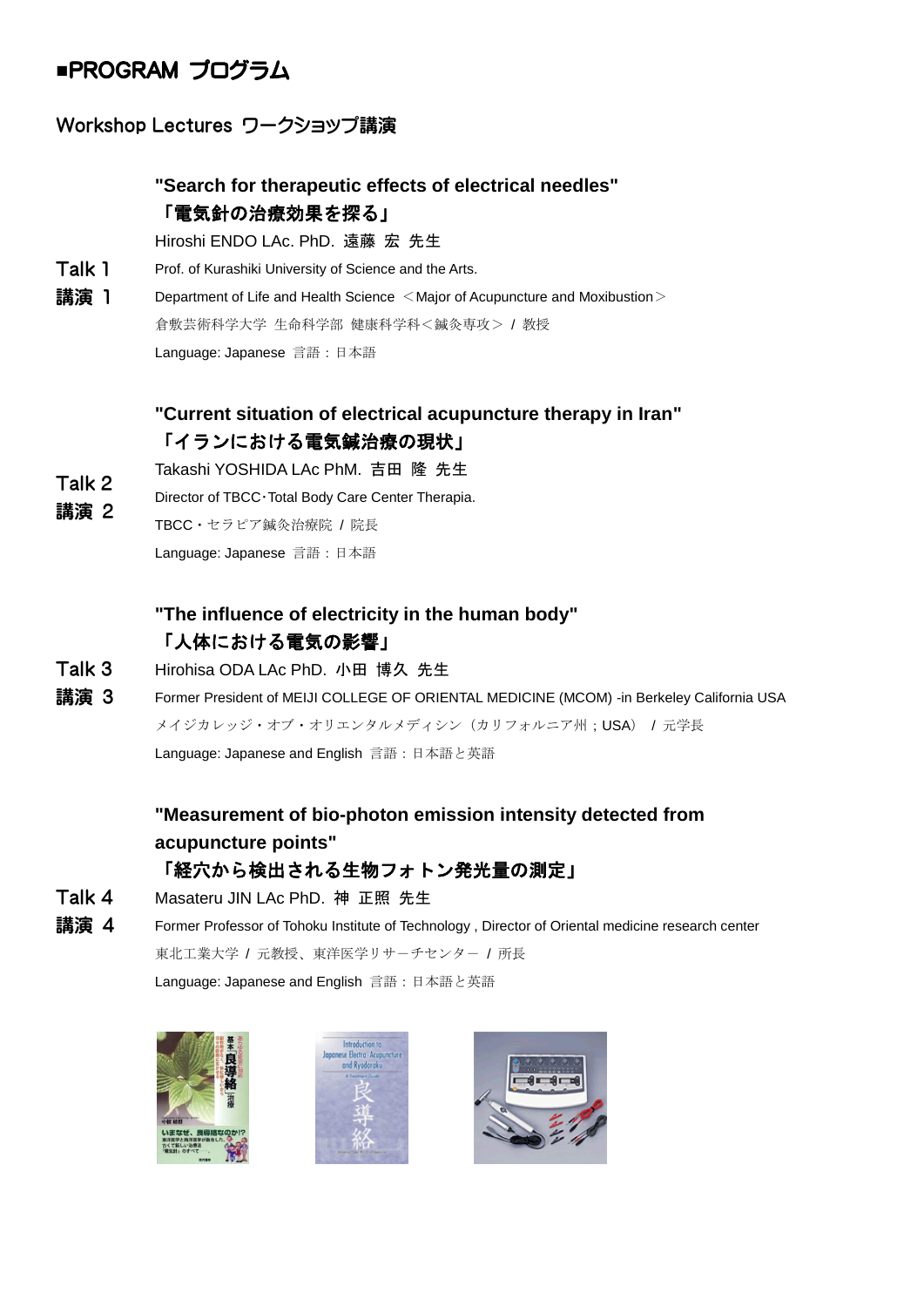### Technical Seminar 技術セミナー

|                       | "Basic (Ryodoraku) treatment"<br>「基本(良導絡)治療」                                                            |  |  |  |  |
|-----------------------|---------------------------------------------------------------------------------------------------------|--|--|--|--|
| <b>Practical</b>      | Toshie NAKANE MD PhD. 中根 敏得 先生, Yukie KANNDA LAc Ph 神田 足得 先生                                            |  |  |  |  |
| <b>Introduction</b>   | Director of Nakane Toshie Rehabilitation & Pediatrics Clinic                                            |  |  |  |  |
| 入門実技                  | 中根 敏得リハビリテーション・内科・小児科医院 / 院長                                                                            |  |  |  |  |
|                       | Language: Japanese 言語: 日本語                                                                              |  |  |  |  |
|                       | "Measurement and ER needle insertion"                                                                   |  |  |  |  |
| <b>Basic Practice</b> | 「測定と ER 針刺入」                                                                                            |  |  |  |  |
|                       | Technical training by RYODORAKU specialists and others                                                  |  |  |  |  |
| 基本実践                  | 良導絡専門医らによる技術訓練                                                                                          |  |  |  |  |
|                       | Language: Japanese and English 言語: 日本語と英語                                                               |  |  |  |  |
|                       | "Ophthalmologist treats upper back muscle stiffness                                                     |  |  |  |  |
|                       | with direct current needling"                                                                           |  |  |  |  |
| <b>For Clinical</b>   | 「肩こりは、眼科医が直流電気鍼で治す」                                                                                     |  |  |  |  |
| Application           | Kumiko FURUNO MD PhD. 古野 久美子 先生                                                                         |  |  |  |  |
| 臨床応用 1                | Director of Third Eye Ophthalmic Clinic / Ophthalmologist                                               |  |  |  |  |
|                       | サードアイ眼科 /院長                                                                                             |  |  |  |  |
|                       | Language: Japanese and English 言語: 日本語と英語                                                               |  |  |  |  |
|                       | "Electrical Needling method useful for eating and swallowing dysfunction"                               |  |  |  |  |
|                       | 「摂食・嚥下機能障害に役立つ Electrical Needling 法」                                                                   |  |  |  |  |
| <b>For Clinical</b>   | Rie NAKANE MD. 中根理江 先生                                                                                  |  |  |  |  |
| Application           | The Japanese Association of Rehabilitation Medicine (JARM) Specialist in Nakane Toshie Rehabilitation & |  |  |  |  |
| 臨床応用 2                | <b>Pediatrics Clinic</b>                                                                                |  |  |  |  |
|                       | 中根 敏得リハビリテーション・内科・小児科医院 / 日本リハビリテーション医学会専門医                                                             |  |  |  |  |
|                       | Language: Japanese and English 言語: 日本語と英語                                                               |  |  |  |  |
|                       | "Ryodoraku Acupuncture for Psychosomatic and Mental Disorders"<br>「心身症・精神疾患に対する良導絡鍼治療」                  |  |  |  |  |
| <b>For Clinical</b>   | Takao SANO MD PhD. 佐野 敬夫 先生                                                                             |  |  |  |  |
| Application           | Chairman of Sapporo Obstetrics and Gynecology Medical Association, Director of Hoyukai Sapporo          |  |  |  |  |
| 臨床応用 3                | <b>Obstetrics and Gynecology Clinic</b>                                                                 |  |  |  |  |
|                       | 札幌産婦人科医会 / 会長、朋佑会札幌産婦人科 / 院長                                                                            |  |  |  |  |
|                       | Language: Japanese 言語: 日本語                                                                              |  |  |  |  |